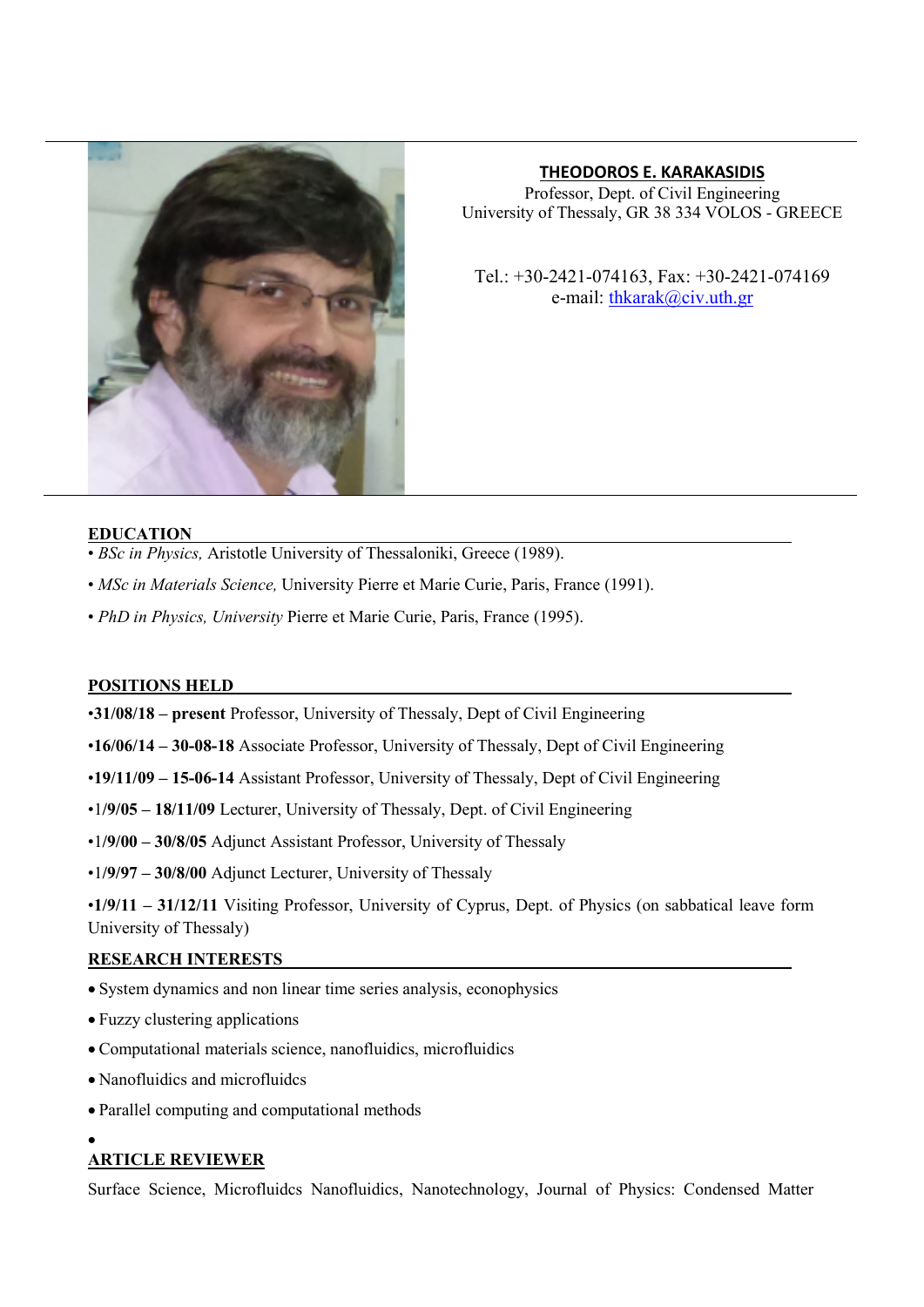,Modelling and Simulation in Materials Science and Engineering, Current Applied Physics, Mechanics of Advanced Materials and Structures, Journal of Mathematical Imaging and Vision, Journal of Computational and Applied Mathematics, International Journal of Bifurcation and chaos, Physical Review E.

# CONFERENCE ORGANIZING COMMITETTES

- Member of the Local Organizing Committee of the 8th GRACM International Congress on Computational Mechanics 12th‐15th July 2015, University of Thessaly, Volos, Greece
- Member of the Organizing Committee of the 2nd EWaS International Conference: "Efficient & Sustainable Water Systems Management toward Worth Living Development" June 1-4 2016 Chania, Crete, Greece.
- Member of the Local Scientific Committee στο 23rd International Congress on Sound and Vibration (ICSV23), 10-14 July 2016, Athens Greece
- Session Chairman στο 23rd International Congress on Sound and Vibration (ICSV23), 10-14 July 2016, Athens Greece
- President of the Organizing Committee of the 24th Summer School «Dynamical Systems and Complexity" Volos, 1-21 July 2017
- Coorganizer of Symposium "Multiscale Materials Modeling" in the frame of EUROMAT2017, Thessaloniki, September 17-22/9/2017
- Program Committee member of EDUCON2017 (IEEE Gobal Engineering Education Conference) 25-28 April 2017, Athens, Greece
- Member of the organizing of the 3rd Econophysics International Conference, Volos, 28-30 September 2017
- Programme Committee member International Conference Complex Systems 2018, 23-28 September, Thessaloniki, Greece

## Selected Publications:

- 1. A.D.Fragkou, T.E. Karakasidis and E. Nathanail, "Detection of traffic incidents using Nonlinear Time series analysis", Chaos (2108), v. 28(6) pp. 063108.
- 2. Charakopoulos, A.K., Katsouli, G.A., Karakasidis, T.E, Dynamics and causalities of atmospheric and oceanic data identified by complex networks and Granger causality analysis, Physica A: Statistical Mechanics and its Applications, Volume 495, (2018), Pages 436-453
- 3. Charakopoulos, A. Κ., Karakasidis, T. E., Papanicolaou, P. N., & Liakopoulos, A. (2014). The application of complex network time series analysis in turbulent heated jets. Chaos: An Interdisciplinary Journal of Nonlinear Science, 24(2), 024408.
- 4. Sofos, F., Karakasidis, T. E., & Liakopoulos, A. (2012). Surface wettability effects on flow in rough wall nanochannels. Microfluidics and nanofluidics, 12(1-4), 25-31.
- 5. Kasiteropoulou, D., Karakasidis, T. E., & Liakopoulos, A. (2013). Mesoscopic simulation of fluid flow in periodically grooved microchannels. Computers & Fluids, 74, 91-101.
- 6. Georgiou, D. N., Karakasidis, T. E., Nieto, J. J., & Torres, A. (2009). Use of fuzzy clustering technique and matrices to classify amino acids and its impact to Chou's pseudo amino acid composition. Journal of theoretical biology, 257(1), 17-26.
- 7. T.E. Karakasidis, A. Charakopoulos, Detection of low-dimensional chaos in wind time series, Chaos, Solitons and Fractals, 41, pp. 1723-1732 (2009)